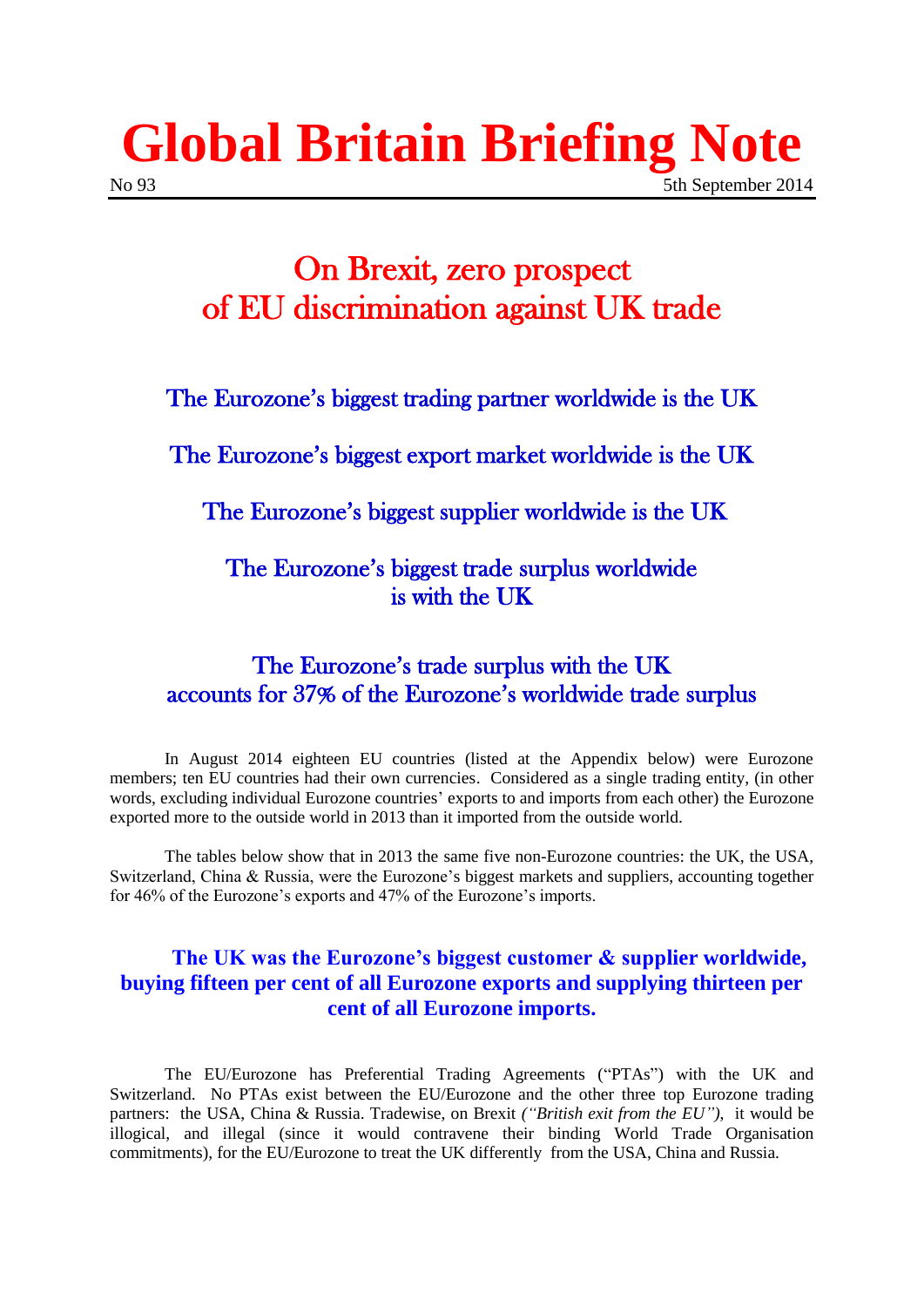| <b>Table 1: Eurozone Total Exports in 2013</b>                                                    |                                     |               |            |  |  |
|---------------------------------------------------------------------------------------------------|-------------------------------------|---------------|------------|--|--|
| <b>Rank</b>                                                                                       |                                     | $\epsilon$ bn | $\%$       |  |  |
|                                                                                                   | To UK                               | 491           | 15         |  |  |
| 2                                                                                                 | To USA                              | 443           | 14         |  |  |
| 3                                                                                                 | To Switzerland                      | 274           | 8          |  |  |
| 4                                                                                                 | To China                            | 162           |            |  |  |
| 5                                                                                                 | To Russia                           | 125           |            |  |  |
|                                                                                                   | To Other countries outside Eurozone | 1752          | 54         |  |  |
| <b>Total</b>                                                                                      | <b>To World</b>                     | 3247          | <b>100</b> |  |  |
| Source: ECB Monthly Bulletin, July 2014, page S63, Table 7.3, Geographical breakdown, www.ecb.int |                                     |               |            |  |  |
| Note: "Exports" comprise exports of Goods & Services, & receipts of Income & Transfers            |                                     |               |            |  |  |

| <b>Table 2: Eurozone Total Imports in 2013</b>                                                            |                                       |               |            |  |  |  |
|-----------------------------------------------------------------------------------------------------------|---------------------------------------|---------------|------------|--|--|--|
| <b>Rank</b>                                                                                               |                                       | $\epsilon$ bn | $\%$       |  |  |  |
|                                                                                                           | From UK                               | 407           | 13         |  |  |  |
| 2                                                                                                         | From USA                              | 397           | 13         |  |  |  |
| 3                                                                                                         | From Switzerland                      | 230           | 8          |  |  |  |
| 4                                                                                                         | From China                            | 216           |            |  |  |  |
| 5                                                                                                         | From Russia                           | 157           |            |  |  |  |
|                                                                                                           | From Other countries outside Eurozone | 1612          | 53         |  |  |  |
| <b>Total</b>                                                                                              | <b>From World</b>                     | 3019          | <b>100</b> |  |  |  |
| Source: ECB Monthly Bulletin, July 2014, page S63, Table 7.3, Geographical breakdown, www.ecb.int         |                                       |               |            |  |  |  |
| Note: "Imports" comprise imports of Goods & Services, & payments of Income & Transfers. "Income" data for |                                       |               |            |  |  |  |
| China not included by the ECB                                                                             |                                       |               |            |  |  |  |

| Table 3: Main Balances: Eurozone Trade with Rest of World in 2013                          |                |               |  |  |
|--------------------------------------------------------------------------------------------|----------------|---------------|--|--|
|                                                                                            | <b>Country</b> | $\epsilon$ bn |  |  |
| Eurozone Surpluses with:                                                                   | <b>UK</b>      | 84            |  |  |
|                                                                                            | <b>USA</b>     | 46            |  |  |
|                                                                                            | Switzerland    | 44            |  |  |
|                                                                                            |                |               |  |  |
| Eurozone Deficits with:                                                                    | China          | 69            |  |  |
|                                                                                            | Russia         | 32            |  |  |
|                                                                                            |                |               |  |  |
| Overall Eurozone trade surplus (surpluses less deficits) with the world                    |                |               |  |  |
| outside the Eurozone in 2013:                                                              |                |               |  |  |
| Eurozone trade surplus with the UK as a proportion of overall Eurozone surplus with world: |                |               |  |  |
| $84/228 = 37\%$                                                                            |                |               |  |  |
| Surpluses & Deficits calculated from Tables 1 & 2 above                                    |                |               |  |  |